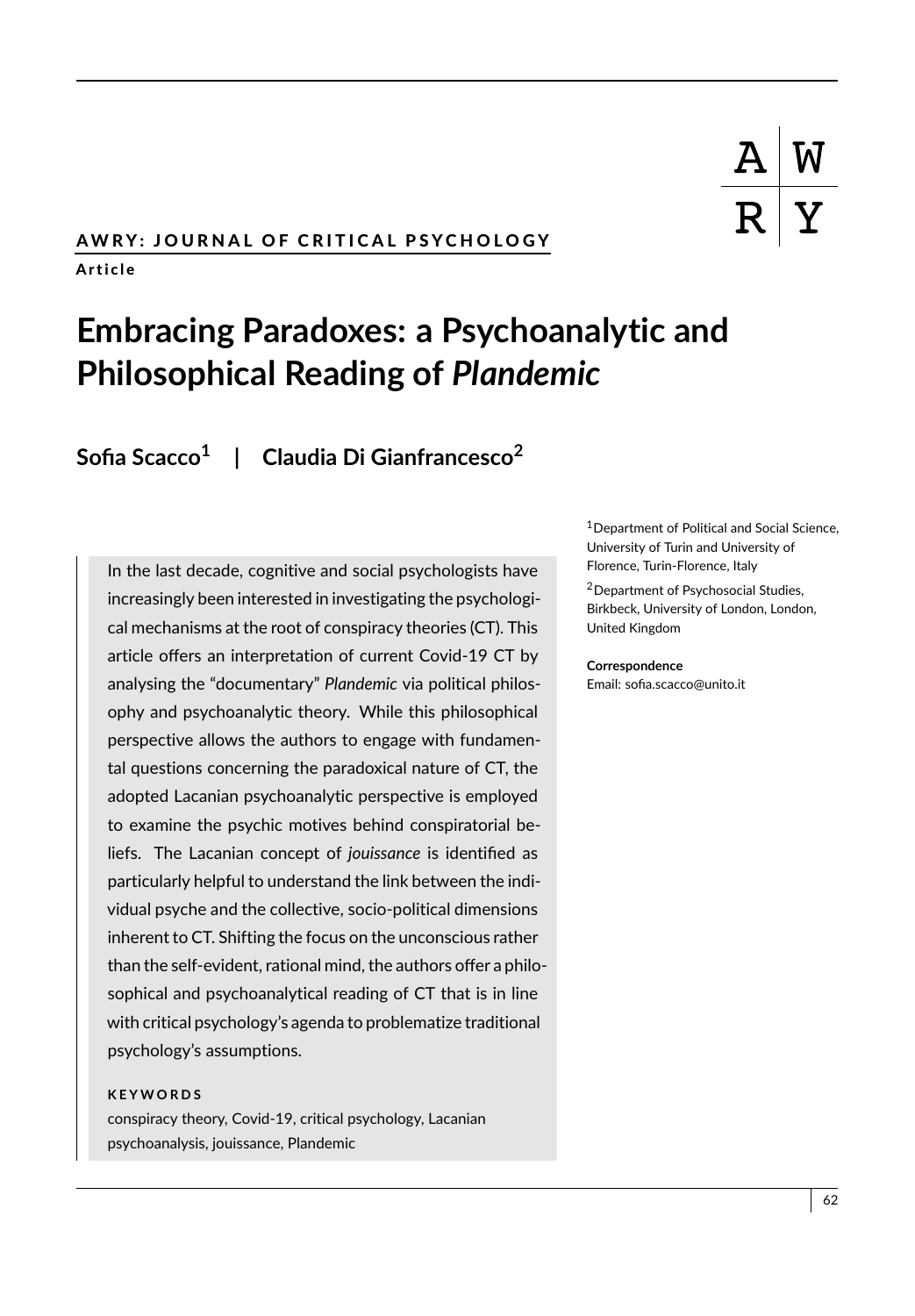# **1** | **FROM THE COVID-19 PANDEMIC TO AN INFODEMIC**

Since the first news regarding the spread of a new Coronavirus in China (December 2019), events escalated rapidly. In the span of three months, a large majority of governments worldwide were confronted with the choice of taking measures to counter the circulation of this new virus, SARS-CoV-2, also infamously known as Covid-19. While epidemiologists were trying to offer some answers regarding the nature of the virus and the ways in which it transmitted, national lockdowns were put in place around the world. Each evening, news would report the number of daily deaths. Each day, we would get a new, deeply contrasting, opinion on which measures to take. *Wearing face masks is of vital importance, not wearing them is fundamental, disinfecting your food is required, cleaning surfaces is simply useless....* And as we were inundated by a plethora of information, misinformation, and opinions from "experts" and "trolls" alike, this deadly microorganism increasingly infiltrated our bodies and our lives, blurring the borders between known/unknown, inside/outside, friend/enemy (Recalcati, [2021\)](#page-13-0). *Everyone*, from loved ones to strangers, and *everything*, objects, clothes, surfaces, became potential carriers of this new disease.

Limitations imposed to social life alone were difficult to cope with and coupled with an absence of definite answers concerning the virus' origins, its diffusion, and when (or if) our efforts to counteract the threat would actually work, fostered a climate of unprecedented uncertainty. Our anxieties about contagions scattered, with the virus potentially residing everywhere, "in hands, mouths, cash, in doorknobs, clothes, on public transport, in every object of the world" (Recalcati, [2020\)](#page-13-1). Invisibly insinuating the social order, Covid-19 arrived in an era which had already been marked for quite some time by profound insecurities. The momentous uncertainty introduced by Covid-19 made, at least for some time, apparent the void at the root of our knowledge (Svolos, [2020\)](#page-13-2). Such rapture in the symbolic order required a significant restructuring, a need for new coordinates to map our understanding of reality. And "as happens in so many other situations," Svolos [\(2020\)](#page-13-2) writes, "people fill up this hole with something, often that very thing which defines how they engage with the world". Thus, while for some, Covid-19 created an opening to fight for a brighter, more just post-pandemic future (Mason, [2020;](#page-12-0) Osserman & Lê, [2020;](#page-13-3) Solnit, [2020\)](#page-13-4), for others it resulted in the formation of new, and consolidation of old, paralyzing anxieties and fears (Recalcati, [2020;](#page-13-1) [2021\)](#page-13-0).

Thus, while each of us confronted themselves with their very *own coronavirus* (Pavón-Cuéllar, [2020\)](#page-13-5), the Internet became, for those who could afford a connection, a means to come together with friends, relatives, and the social world more broadly. In an attempt to restore some degree of "normality" to our days, Zoom calls, Facebook chats, Netflix party-watches, streams on Twitch became ways to regain what seemed lost and a connection with a wider community that was in most cases physically inaccessible. Specularly, this increased coming together in virtual spaces fostered new means through which misinformation concerning the pandemic could thrive, laying the foundations for what came to be defined as an *infodemic* (WHO, [2020\)](#page-14-0). It is in this climate that several theories on Covid-19 started to flourish.

## **2** | **CORONAVIRUS CONSPIRACIES: FROM HOAXES TO BIOWEAPONS**

Over the course of the past year, several conspiracy theories concerning the nature of the pandemic emerged. Amongst these, a first distinction can be drawn between those theories explicitly denying or downsizing the seriousness of the virus, and those acknowledging its impact. This latter strand includes theories that refer to the human role in either the creation or the spread of the virus. Some of these emphasise the role of human error (Gorman & Barnes, [2021\)](#page-12-1) while others attribute the spread of Covid-19 to a deliberate intention of causing harm (McLaughlin, [2020\)](#page-12-2). Yet, due to the dispersed nature of the Internet and to the constant reworking that every theory undergoes, many of these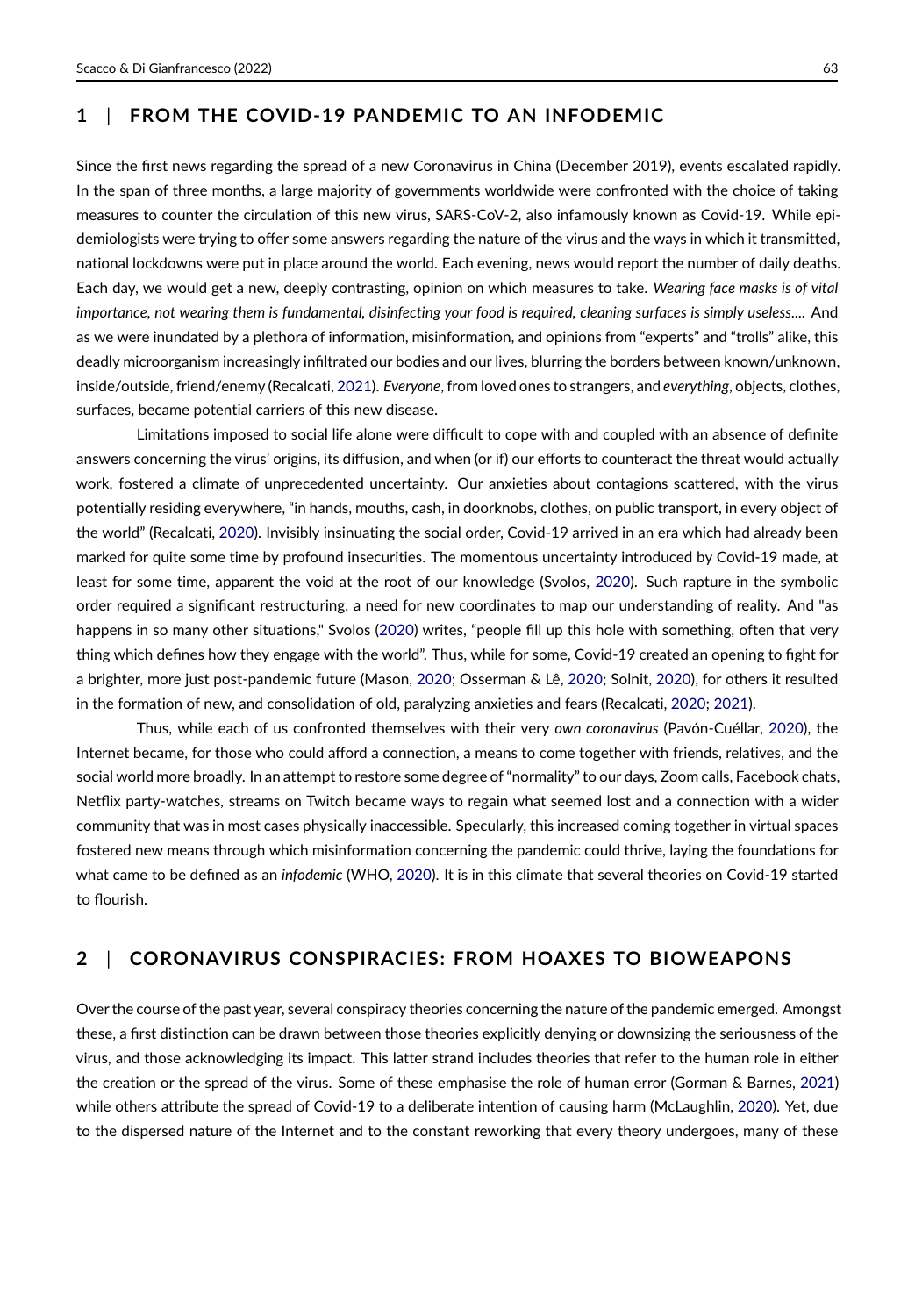conspiracy theories, despite their differences, often overlap. Thus, it is important to acknowledge the impossibility of proposing a clear-cut typologisation and an unambiguous interpretation of each theory. Nonetheless, below we attempt to systematise some of the most well-known Covid-19 conspiracy theories which have appeared at the start of the pandemic.

As outlined above, on the one hand, we have theories that deny the threat itself. According to a theory that gained particular attention in extreme right-wing circles, for example, Covid-19 is nothing more than a normal flu. Those who espouse this theory sustain that the danger of the virus is overstated by governments or members of the elite with the sole purpose to limit personal freedoms (ISD, [2020\)](#page-12-3). This theory is also linked to other forms of denialism, such as the claims that the virus' death toll is inflated (Petersen, [2020\)](#page-13-6).

On the other hand, there are theories that do not explicitly deny the threat of the disease. Contrarily, these propose alternative explanations that all differently point to direct human involvement in the origins and spread of Covid-19 (McLaughlin, [2020\)](#page-12-2). In the difficulties faced to make sense of a virus that seems to affect primarily humans, the idea that it was caused by human intervention can serve as a satisfactory explanation that curbs the uncertainty of the natural mechanisms to which men themselves fall prey. An early example of such a stance is that of the 5G conspiracy theory which spread in the United Kingdom shortly after the announcement of the first national lockdown. According to this theory, 5G technology either affects people's immune system, facilitating the spread of the virus or causing direct harm to individuals – harm that has been covered up addressing it as Covid-19, which, as the conspiracy tells us, does not really exist (Goodman & Carmichael, [2020;](#page-11-0) Hern, [2020\)](#page-12-4).

Additionally, other theories focus on the coincidental fact that Wuhan – the first known place of cluster of Covid-19 – also hosts a virology institute involved in research on coronaviruses. One of these claims that the virus was engineered by Chinese scientists to serve as a bioweapon. The theory was actively promoted by U.S. politicians – such as Sen. Tom Cotton (Halon, [2020\)](#page-12-5) and the former president Donald Trump (BBC, [2020\)](#page-11-1) – and political commentators. Similarly, other theories emphasize that the virus is man-made, but contend that neither the creation nor the leak were intentional (Gorman & Barnes, [2021;](#page-12-1) Rincon, [2020\)](#page-13-7).

Regardless of the origin of the virus, one last strand of theories points to a plot orchestrated by "Big Pharma" in order to exploit the disease and profit from vaccine patents (Reuters, [2021\)](#page-13-8). A similar concern on the economic exploitability of vaccines features some theories which individuate Bill Gates as one of the actors responsible for the pandemic. This latter strand of theories was inflamed by the circulation of an old video<sup>[1](#page-2-0)</sup> in which Bill Gates warns of the possibility of an upcoming pandemic (Wakefield, [2020\)](#page-14-1). Consequently, those who espouse this theory argue that the Melinda and Bill Gates Foundation owns the patent for the coronavirus responsible for the pandemic and intends to profit from vaccination. Additionally, it is possible to find the claim that this plan also involves the intention to promote – through vaccines – the implantation of microchips that will allow controlling people all over the world (Wakefield, [2020\)](#page-14-1).

## **3** | **CONSPIRATORIAL MENTALITY AND "CRIPPLED EPISTEMOLOGIES"**

Concurrently to this diffusion of misinformation, the publication of journal articles concerning Covid-19 has contagiously spread. Over three hundred studies which either briefly mention or extensively focus on Covid-19 related conspiracy theories have been published since September [2](#page-2-1)020<sup>2</sup> Analogously to previous studies, which in the past

<span id="page-2-0"></span><sup>1</sup>https://www.nytimes.com/2020/04/17/technology/bill-gates-virus-conspiracy-theories.html

<span id="page-2-1"></span><sup>&</sup>lt;sup>2</sup>A quick search for the words "covid" and "conspiracy" on ScienceDirect reported/identified 315 studies containing both words (search run on the 29th of March 2021). Some, which feature in this article, focused precisely on investigating the psychological mechanisms posited to be at the root of belief in COVID-19 related conspiracy theories.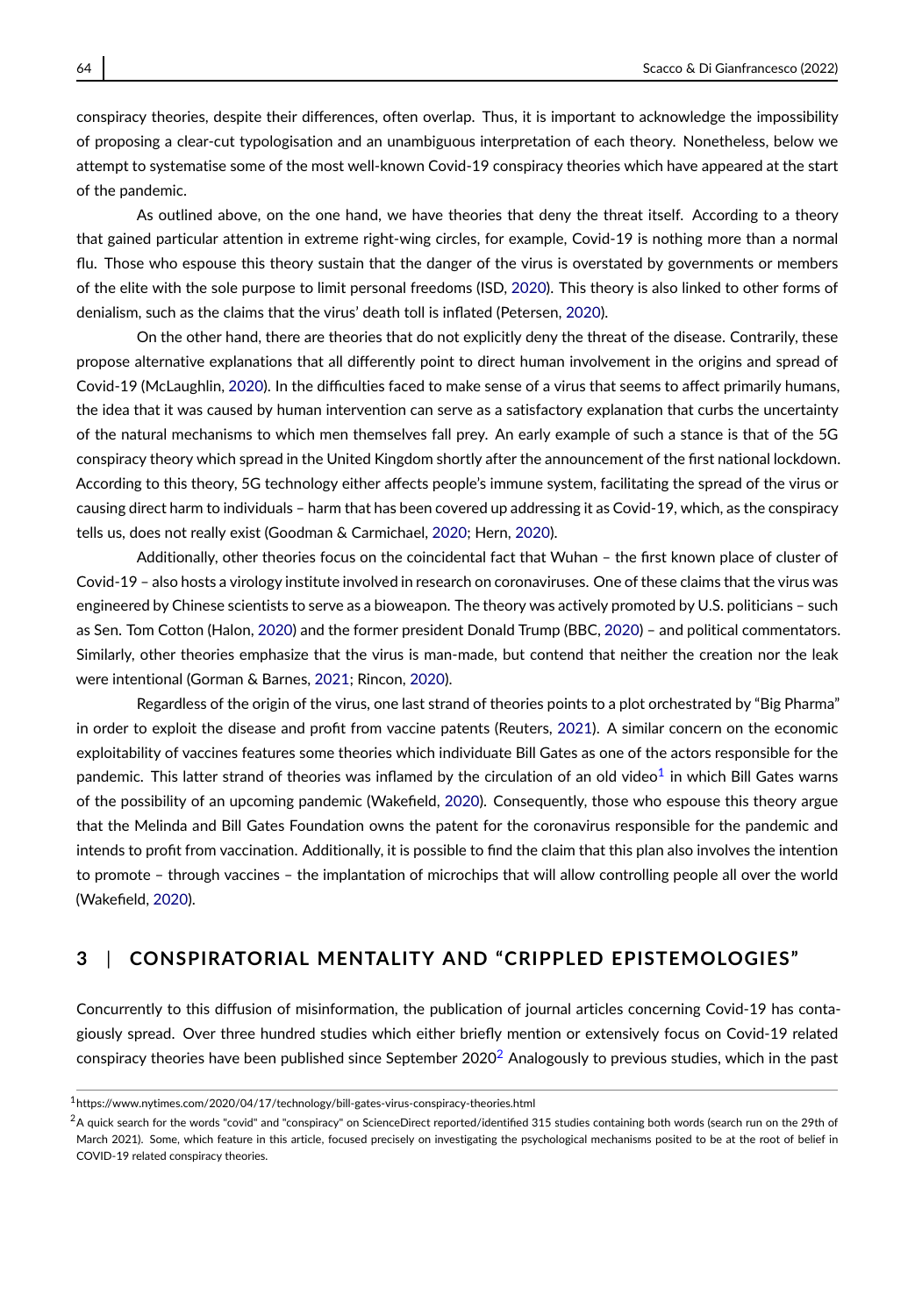two decades have been exploring individual differences supposed to be responsible for believing in conspiracy theories (Swami & Coles, [2010;](#page-14-2) van Prooijen, [2018\)](#page-14-3), current research on Covid-19 related conspiracies has attempted to individuate specific psychological factors thought to determine individuals' credulity.

Previous psychological research has generally identified the belief in unrelated conspiracies as one of the most reliable predictors of individuals' gullibility (Swami, et al., [2011\)](#page-14-4). According to this line of inquiry, believing one specific conspiracy is "highly related to beliefs in generic ones" (Goreis & Voracek, [2019,](#page-11-2) p. 2). Ultimately, the idea that believing one conspiracy predicts belief in others is claimed to form a "closed-off worldview in which belief comes in a mutually supportive network known as a monological belief system" (Wood et al., [2012,](#page-14-5) p.767) $^3$  $^3$  . Despite these papers received critiques concerning their problematic, misleading, and flawed assumptions (Byford, [2011;](#page-11-3) Basham, [2017;](#page-11-4) Hagen, [2018\)](#page-12-6), current research on Covid-19 conspiracy theories has continued to uncritically make reference to and use of these (Bertin, et al., [2020;](#page-11-5) Miller, [2020;](#page-12-7) Prichard & Christman, [2020\)](#page-13-9).

Bertin and colleagues [\(2020\)](#page-11-5), referring to both Goertzel's [\(1994\)](#page-11-6) 'monological belief system' and Moscovici's [\(1987\)](#page-13-10) analogous concept of "conspiracy mentality", set out to investigate the potential link between this generalised predisposition and attitudes towards vaccination. Through various questionnaires – including the Conspiracy Mentality Questionnaire (Bruder et al., [2013\)](#page-11-7) – the researchers measured both attitudes and conspiracy beliefs on chloroquine and vaccination. The authors reported evidence in favour of such a conspiratorial generic belief system arguing that "conspiracy mentality" – which is associated by them with a predilection for alternative therapies – was indeed negatively predicting future vaccination intentions.

Similarly, Prichard and Christman [\(2020\)](#page-13-9) examined the relationship between personality, Covid-19 conspiracies and "negative health behaviours" resulting from such beliefs. They focus on two individual differences (consistency of handedness and gender) and personality variables (authoritarianism and the tendency to endorse Conspiracy Beliefs) that "the authors suspected may be related to how seriously people respond to the various threats" (Prichard & Christman, [2020,](#page-13-9) p. 2). To access the latter of these four variables, Prichard and Christman resorted to an existing, yet different, measurement scale – i.e. the Generic Conspiracy belief scale (Brotherton et al., [2013\)](#page-11-8) – finding that the presence of Conspiracy Belief was highly correlated with a greater tendency to blame the virus on China. Miller [\(2020\)](#page-12-7) also explores whether coronavirus conspiracies form such a monological belief system, as conceptualised by Goertzel [\(1994\)](#page-11-6) and Wood and colleagues [\(2012\)](#page-14-5), ultimately finding strong evidence in favour of this.

There are several issues at stake here. By creating, via means of theorising and "scientific" inquiry supported by "hard" evidence, a conspiratorial personality type – whose behaviours are often linked with uncooperating and dangerous pandemic conduct – these studies promote a conception of conspiracy theories as a problem exclusively rooted in the individual. It is the individual alone, in fact, who is bestowed with the responsibility of coming to rationally understand its faulty reasoning and the ills produced by its "crippled epistemology" (Swami & Coles, [2010,](#page-14-2) p.563; Swami et al., [2014;](#page-14-6) Swami & Barron, [2020\)](#page-14-7). In other words, these investigations, by disavowing the wider sociopolitical context in which these conspiracies circulate, fail to consider important aspects of the phenomenon. By centring their efforts on understanding belief in conspiracy theories as grounded on individual differences, these studies "minimis[e] the influence of the social" thus "foster[ing] a climate where the internal world of the individual is seen as the site where the problems of society are raised and where it is perceived they need to be resolved" (Furedi, [2006,](#page-11-9) p.1).

Furthermore, our review and critique are not restricted to those studies which solely envisage conspiracy theories as part of a monological belief system. We have also included research by authors who have been less concerned with such generalised conspiratorial mindset and who instead have been investigating other potential personality traits argued to account for people's beliefs in Covid-19 conspiracies. Hughes and Machan [\(2020\)](#page-12-8), for instance, have researched personality traits – such as trait psychopathy, Machiavellianism and collective narcissism. In their conclusion,

<span id="page-3-0"></span><sup>3</sup>See also: Swami et al., [2011;](#page-14-4) Wood et al., [2012;](#page-14-5) Bruder et al., 2013; van Prooijan, [2018](#page-14-3)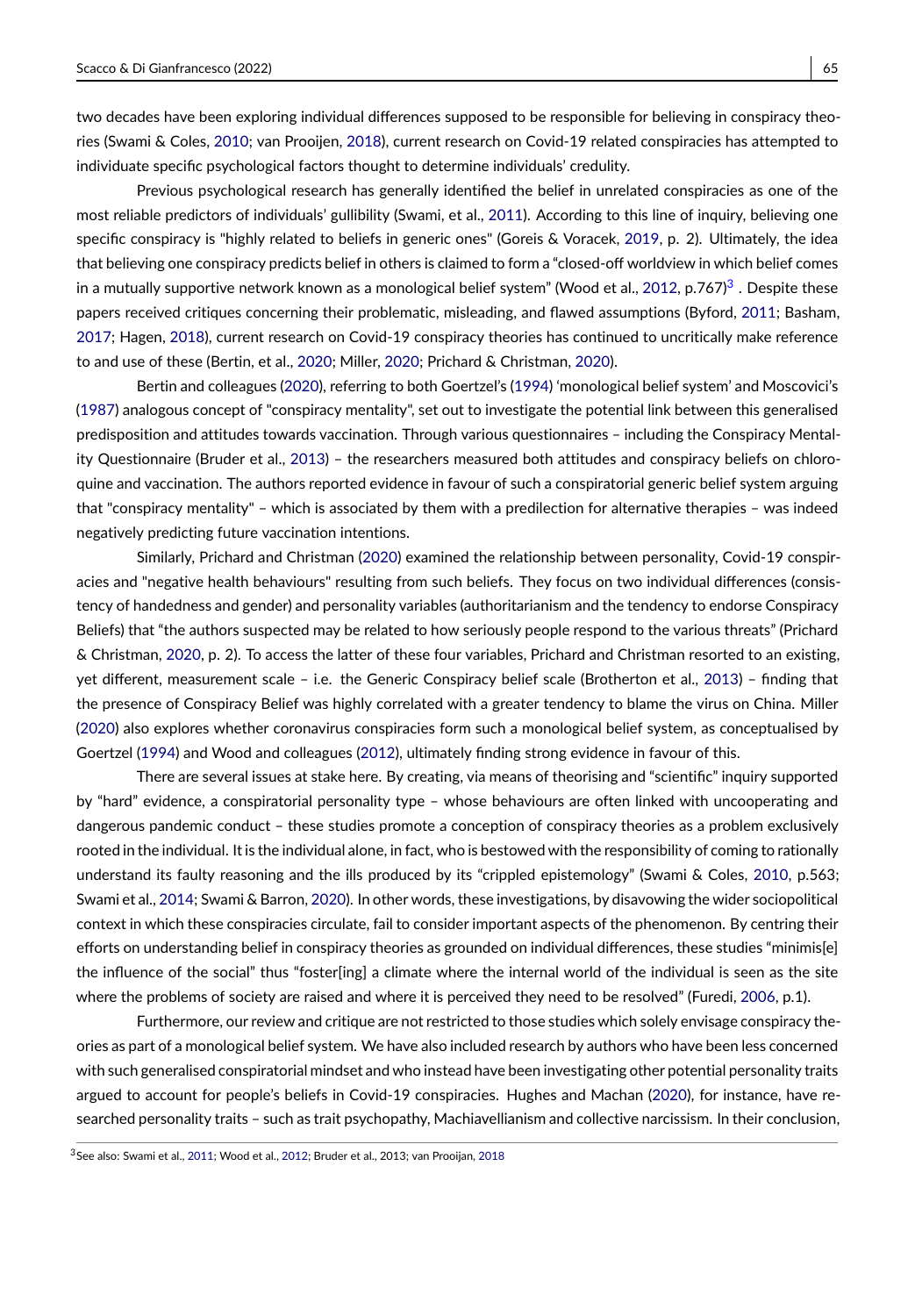the authors write that these "dark traits" – all previously linked in some way or another to "heightened conspiracy mentalities in general" (Ibid., 1) – constitute potential contributors to either greater gullibility or active dissemination of coronavirus conspiracies. Likewise, Sternisko and colleagues [\(2020\)](#page-13-11) researched the role of yet another personality trait, national narcissism, "as a risk factor for the spread of conspiracy theories during the COVID-19 pandemic" (Sternisko et al., [2020,](#page-13-11) p.2). National narcissism – i.e. "an inflated view of the importance and deservedness of one's own nation" (Cai & Gries, [2013\)](#page-11-10) – not only was "associated with stronger belief in COVID-19 conspiracy theories" but was further "linked to greater intentions to disseminate COVID-19 conspiracy theories online" (Ibid., 5-6) and to various other disruptive pandemic behaviours such as lower engagement in social distancing.

Once again, these studies, by focusing on singular personality traits, and discounting the sociohistorical contexts conspiracy theories are born and move in, conceptualise individual personality, and not society, as the only site for change (Mills, [2015,](#page-13-12) p.63). Exemplary here are the concluding remarks of a recently published paper by Biddlestone and colleagues [\(2020\)](#page-11-11). In it they write that their research 'raises the interesting possibility that during crises, collectivism encourages a powerful response, but individualism removes a sense of power and replaces it with potentially harmful conspiracy beliefs' (Biddlestone, et al., [2020,](#page-11-11) p.9). Both collectivism and individualism (vertical and horizontal) are, for Biddlestone, strictly conceived as individual traits and thus considered accessible via measurement scales – where collectivism, although defined as a "cultural factor", is in fact understood as either "viewing *the self* as part of a collective whilst accepting inequality" or as "viewing *the self* as part of a collective that emphasizes equality" (Ibid., p.2, our emphasis).

Therefore, while these studies are allegedly concerned with researching conspiracy theories, we argue that they rarely discuss conspiracy at all. In fact, these researchers conceive these theories in an ahistorical vacuum, emptying them of their socio-political valence. By understanding this phenomenon as a matter of individual personality traits we argue that these studies unquestionably – and inadvertently – (re)produce a type of knowledge which is in line with individualistic and neoliberal ideologies. For several years now, critical psychologists have argued that neoliberalism has permeated much mainstream psychological research (Burge, [1986;](#page-11-12) Sloan, [1997;](#page-13-13) Pancer, [1997;](#page-13-14) Hook, et al., [2004;](#page-12-9) Nafstad, & Blakar, [2012;](#page-13-15) Mills, [2015;](#page-13-12) Sugarman, [2015;](#page-13-16) Pickren, [2018;](#page-13-17) Gjorgjioska & Tomicic, [2019;](#page-11-13) Adams, et al., [2019\)](#page-11-14). By "operating behind a veil of science and value neutrality" (Sugarman, [2015,](#page-13-16) p.108), psychologists often discount an analysis of the ideology pertaining not only the phenomena under scrutiny but, most importantly, their very own assumptions, beliefs, and ethico-political values. This results in a promotion of individualistic epistemologies and ontologies which profoundly and unavoidably shapes the objects (and subjects) of psychological investigation. In other words, "[f]ar from being a disinterested bystander, hegemonic forms of psychological science provide an epistemic foundation for – and sometimes participate in  $-$  the naturalization, legitimation, and institutionalization of neoliberalism and its consequences" (Adams, et al., [2019,](#page-11-14) p.198).

Completely taken out of their context – i.e. no longer serving as alternative ways of making sense of the world – these studies reduce conspiracy theories to a computational error or the result of undesirable personality traits. We argue here that this is not only a rather simplistic way of conceptualising conspiracy theories, but further, that this relies on an even more problematic conception of the structuring and working of the human psyche. Such theorising of the mind as always fully conscious – i.e. where the unconscious can be quickly bypassed through practice and being "truthful" to oneself – leaves no space for ambiguities, complexities, desires and needs potentially entangled with beliefs in conspiracy theories. Considering the concerns we have outlined so far, a conceptualisation of this phenomenon in these terms risks to be both inaccurate and unproductive. Consequently, we argue that conspiracy theories ought to be considered as a composite set grounded in specific socio-political and historical conditions.

In the sections which follow below, we hope to implement and overturn how conspiracy theories have been researched by mainstream psychological studies in a way which is akin to Parker's definition of critical psychology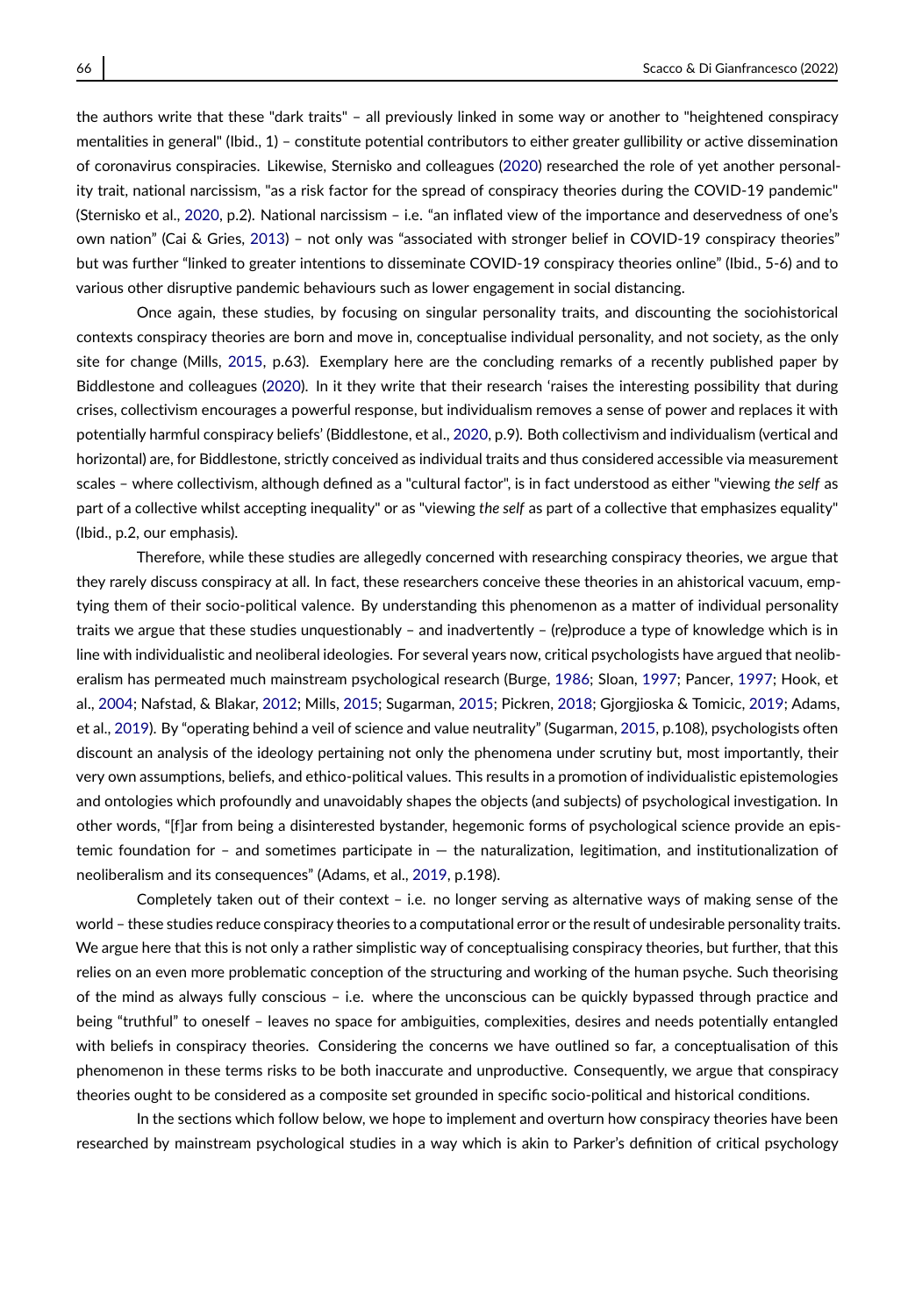(Parker, [2007\)](#page-13-18). Thus, rather than "assum[ing] that there must be a hidden cognitive mechanism doing the work and, hence, search[ing] for what is inside' (Ibid., p.4), we contend that belief in one or multiple conspiracy theories does not necessarily mean that those who engage in them adhere to a specific "thinking strategy" which distinguishes them from the rest of the "normal", "rational" or/and "well-behaved" society.

Aware that it is not possible to provide a complete explanation of conspiracy theories, we decided instead to pay attention to the narratives of some Covid-19 related theories, seeking to understand them as attempts to answer specific questions and to discern some of the issues they tackle. Hence, we attempt to investigate *what can be learned from* conspiracy theories about societal discontents which characterize our current times. In doing so, we hope to capsize traditional psychological readings of conspiracy theories which place all burdens on the individual alone, bringing conspiracy theories back into the social domain. Thus, we propose an analysis of the Covid-19 related conspiracy theory outlined in the "documentary" *Plandemic* as a fruitful area of inquiry and not the result of pathological thinking. To aid us in our critical endeavour we have turned first to political philosophy and then psychoanalysis.

# **4** | **CONSPIRACY THEORIES AND THE BEWILDERMENT OF THE POSTMOD-ERN SUBJECT**

Exploring the work of Frederic Jameson offers a more comprehensive understanding of conspiracy theories. For Jameson, conspiracy theories are features coessential to postmodern culture. In a broader consideration of the subject's postmodern condition, he interprets conspiracy theories as "the poor person's cognitive mapping in the postmodern age" (Jameson, [1988\)](#page-12-10). In Jameson's understanding, 'cognitive mapping' is a means through which individuals can locate and structure their perception of social and class relations. In other words, through cognitive mapping individuals attempt to negotiate between the local and the global and represent the totality of multinational capitalism (Jameson, [1988\)](#page-12-10). In this respect, conspiracy theories constitute a "degraded" form of cognitive mapping (Jameson, [1991,](#page-12-11) p. 38) as they misrepresent the absent cause of late capitalism's power structure, proposing individual or collective agents as the cause of oppression instead of the system itself (Mason, [2020,](#page-12-0) p. 42).

While proposing a deeper socio-historical analysis of the phenomenon, Jameson's definition of conspiracy theories as the *poor person's cognitive mapping* risks appearing dismissive (Mason, [2020,](#page-12-0) p.45). This reading is structured on the opposition between conspiracy theories and presumed existing forms of *accurate* cognitive mapping. On the one hand, conspiracy theories are seen as ideologically produced responses to oppression – referring to the systemic causes of oppression only by analogy. On the other, Jameson foresees the possibility of an objective and non-ideological knowledge able to directly refer to these causes. The negotiation of the relation between local and global encompassed by such a functioning cognitive mapping requires subject capable of "critical distance" from the relationship they are trying to map (Jameson, [1991,](#page-12-11) pp.48-49). Yet, Jameson himself admits that this ability to overcome the gap between existential experience and abstract knowledge is doomed by impossibility due to the complexity of the contemporary world system (Ibid., p.53). Eventually, in Jameson's view, the inadequacy of conspiracy theory's attempt to reconstruct a coherent representation of totality is a symptom of the non-representability of the multinational capitalist system.

Amongst Jameson's critics, Mason [\(2008\)](#page-12-12) stresses that in conspiracy theories' inherent failure to provide an accurate cognitive mapping resides epistemic power. Indeed, according to Mason, the logic of these theories allows us to understand the impasse encountered by Jameson. Conspiracy theories mirror Jameson's postulation of the subject of cognitive mapping as simultaneously in and outside of the social order and history. In virtue of this similarity, the way in which conspiracy theories fail to develop a functioning cognitive mapping provides a metaphor of the instability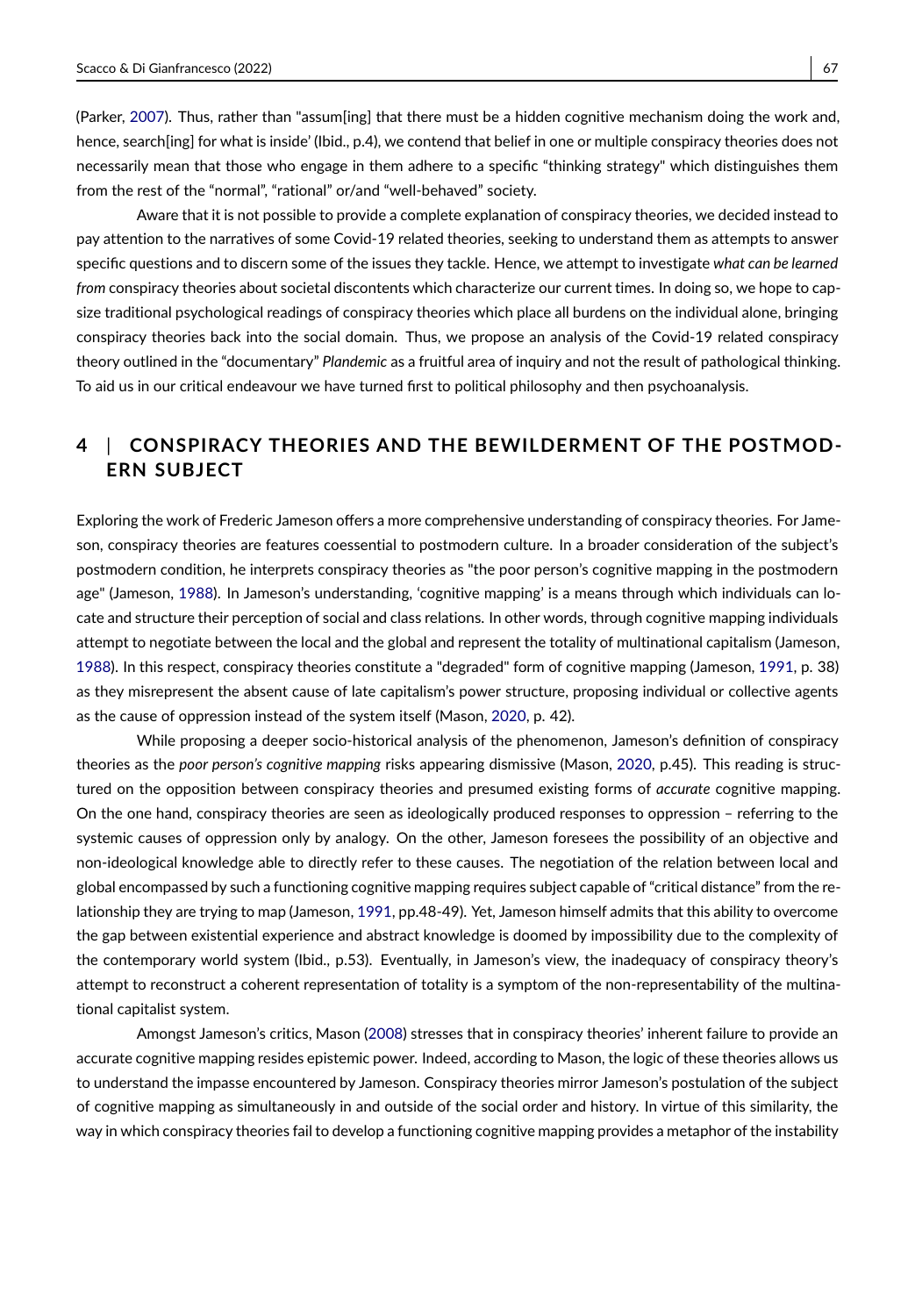of postmodern subjects and of their impossibility of mapping reality. Ultimately, Mason's critique creates an opening to read under a different light the failure at stake in conspiracy theories, allowing us to consider the possibility that their failure to provide a coherent explanation of the social system is a shared problem in the hyper-complex structure of today's society. While in postmodern times the subject is doomed to fail, conspiracy theories find a way to recast this failure into success. To explore this further facet of conspiracy theories' failure, we argue that it is necessary at this stage to introduce the Lacanian concept of *jouissance*.

#### **5** | **ENJOY YOUR CONSPIRACY!**

The word jouissance has often, and reductively, been translated with the term *enjoyment*. Although this English translation paints a partial picture of what is meant by the French term "jouissance" (Braunstein, [2003\)](#page-11-15), it nonetheless does capture an aspect of this intricate and multifaceted concept, i.e. its pleasurable side. Yet, jouissance cannot be merely equated with enjoyment as pleasure. Rather, in the Lacanian tradition, this term is often understood as "a pleasure that is *excessive*, leading to a sense of being *overwhelmed* or *disgusted*, yet simultaneously providing a source of fascination" (Fink, [1997,](#page-11-16) p.xxi, our emphasis). Jouissance should thus be understood as an orgasmic immixture of pleasure and pain, which is transgressive and repetitive (Lacan, [1977;](#page-12-13) [1992\)](#page-12-14). Nonetheless, the too-muchness which typifies jouissance, especially from Seminar VII onwards, should not be understood as knowing no boundaries. Rather, jouissance is premised on the existence of a limit to be transgressed.

Furthermore, in Lacanian theory, the notion of jouissance is also inextricably related to that of the *drive*. More specifically, jouissance is understood as the "satisfaction of the drive" (Lacan, [1992,](#page-12-14) p.209). Once again, the term satisfaction should be interpreted with care (Zupančič, [2017,](#page-14-8) p.102). Since "every drive is virtually a death drive" (Lacan, [2006/](#page-12-15)1964, p. 719E848) - meaning that each drive is built around fundamental negativity, a *minus one* (Zupančič, [2017,](#page-14-8) p.42) - it is impossible to find an object capable of covering up this lack and thus quench a drive's thirst. Moreover, while in the drive the object is "strictly speaking, of no importance" (Lacan, p.168), its *pursuit* is what really matters. The search for the lost object of desire, this incessant and repetitive circling around drives constitutive negativity, around every object that attempts at filling this void, is what constitutes jouissance. As Žižek writes [\(1991](#page-14-9) p.5):

*Lacan's point is that the real purpose of the drive is not its goal (full satisfaction) but its aim: the drive's ultimate aim is simply to reproduce itself as drive, to return to its circular path, to continue its path to and from the goal. The real source of enjoyment is the repetitive movement of this closed circuit.*

This is most evident when instead of succeeding we rather *fail*. It is in failing to obtain the object which we believe will once and for all make us whole again, that we can enjoy. Through failure, satisfaction is prolonged, extended, successfully postponed. Quoting McGowan [\(20162](#page-12-16)016) at length here:

*No one sets out consciously to fail, and, even if one did, the act of making failure a goal would immediately transform it into a different form of success. Within consciousness the subject cannot give failure primacy. Consciousness is oriented around projects in which the subject aims at succeeding, and the failures of these projects, from the perspective of consciousness, are only contingent failures the subject can attempt to remedy by trying again or trying harder. Unconsciously, however, the subject depends on failure to satisfy itself. Failure and loss produce the object as absent, and it is only the absence of the object that*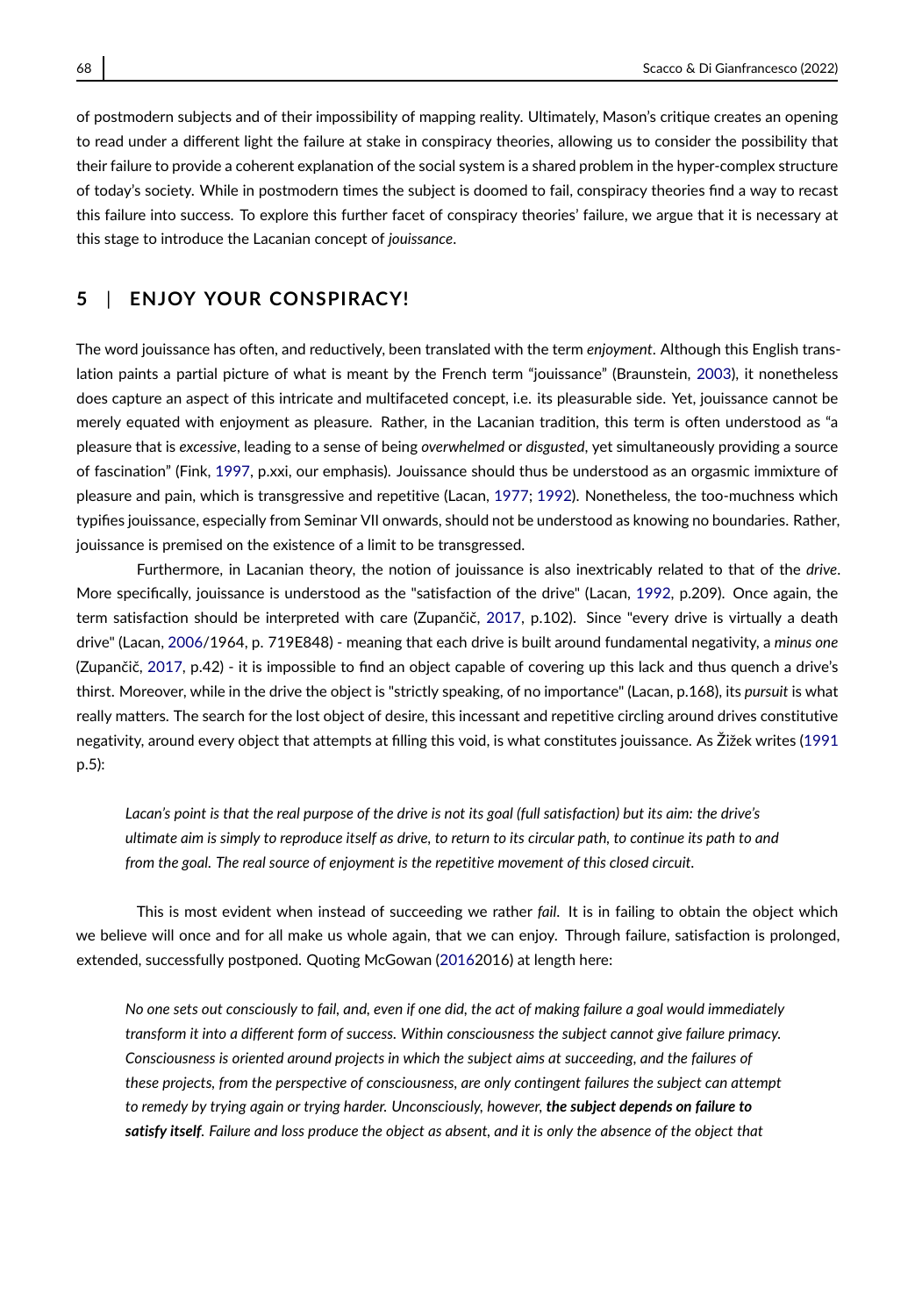*renders it satisfying. Absence animates the subject, driving it to act, in a way that presence cannot (pp. 28-29, our emphasis)*

The relationship between the subject's satisfaction, repetition and failure that is delineated by jouissance gives a rationale to investigate conspiracy theories. Indeed, it is precisely through this logic that it is possible to interact with Jameson's reading of conspiracy theories and understand its critiques. Conspiracy theorists, in Jameson's view, fail in their attempt to create successful cognitive mappings. Yet, while Jameson dismisses this failure, it is in the way conspiracy theories fail - i.e., the specific narrative they produce to explain a given phenomenon and society as a whole - that they reveal something about the sociohistorical climate in which they develop. Here, we further argue that it is precisely through failing that conspiracy theories are so successful.

The impossibility of postmodern subjects to form successful cognitive mapping generally, and of making sense of the pandemic in a coherent fashion currently, requires each of us to find our way of coping with such impossibility. While we develop our very own, private, coronavirus, conspiracy theories offer solace by constructing a concrete physical enemy such as Bill Gates, Antony Fauci, China, etc. and not an invisible floating microorganism. Yet, as we argue, in their attempt to reveal the real culprits behind a heinous plot, conspiracy theories fail to address the systemic causes of a given phenomenon. Further, while priding themselves to have unveiled the evil Others responsible for a given conspiracy, these theories continuously defer the possibility of successfully establishing themselves as the ultimate Truth. Indeed, by definition, conspiracy theories are concerned with statements that remain both unproven (van Prooijen, [2018,](#page-14-3) p. 6) and irrefutable (Byford, [2011,](#page-11-3) p.36). It is in virtue of this twofold failure - i.e., that of addressing systemic causes and of "becoming mainstream" - that conspiracy theories unconsciously mobilise a certain kind of enjoyment. Constantly failing to unveil the ultimate "Truth" behind the evil deeds of a restricted group of people, those who engage with conspiracy theories find some source of enjoyment. Furthermore, referring to paranoia, McGowan [\(2013\)](#page-12-17) writes that "[r]ather than trying to wrestle with the problem of the gap in authority, the paranoid subject eliminates it by positing an other existing in this gap, an other behind the scenes pulling the strings. [...] Paranoia simultaneously allows the subject to sense its own superiority in recognizing the conspiracy and to *avoid confronting the horror of an inconsistent social authority*" (p.46, our emphasis). While we do not ascribe belief in conspiracy theories to any specific clinical structure, we believe that what McGowan writes here is of importance.

In giving a tangible body to an invisible threat, Covid-19 conspiracy theories render the pandemic somehow manageable and consequently somewhat more enjoyable. The reality that gets constructed to deal with the gap of "an inconsistent social authority" offers more "comforting" solutions in which, especially in those conspiracy theories of a xenophobic nature, the world returns to its pre-pandemic guise. By collectively mapping, creating infographics, and connecting dots, those endorsing and participating in conspiracies theories attempt to form a coherent, unified understanding of what is happening today. When following a conspiracy theory, we can get a nugget of enjoyment each time we find a hidden clue: connecting dot after dot, we jolt in our excitement that each piece falls into place (Hook, [2017\)](#page-12-18).

Additionally, this collective production of evidence surrounding Covid-19 conspiracy theories is consistent with Jodi Dean's [\(2010\)](#page-11-17) reading of communicative capitalism. According to Dean, under communicative capitalism everyone is invited to participate in the production and reproduction of information and misinformation alike, with the ultimate imperative to enjoy (Ibid., p.92). Furthermore, due to this overproduction of (mis)information, under communicative capitalism the possibilities of knowledge are undercut. As Dean writes:

*In the setting of communicative capitalism, another name for the impossibility of expertise, for falsification without limit, is the decline of symbolic efficiency. How do we know whom to believe or trust? Suspicion*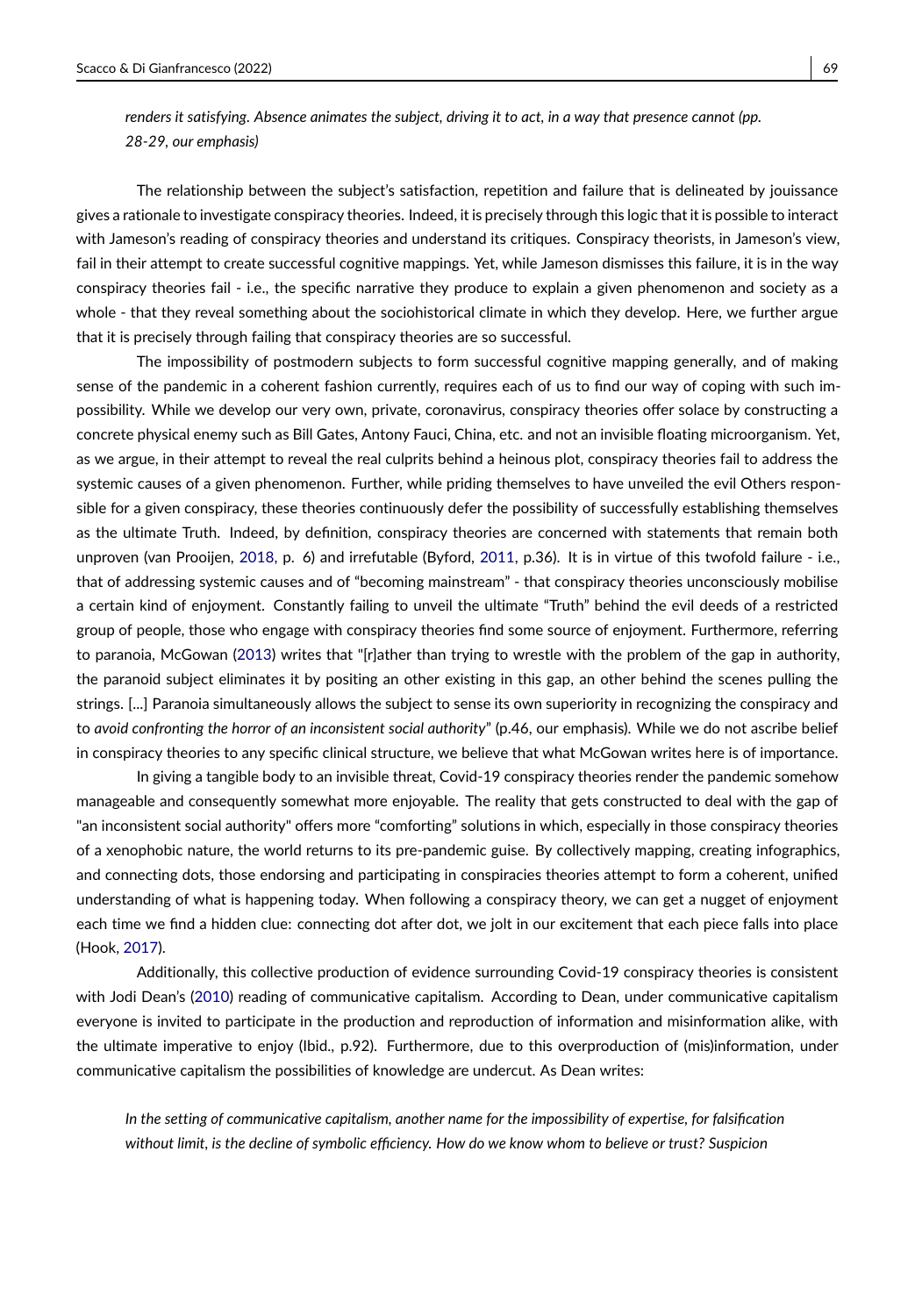*or even uncertainty toward expertise goes all the way down: scepticism toward politicians and the media, scientists and academics, extends to local knowledges, knowledges rooted in experience, and anything at all appearing on the internet. [...] The ability to falsify is unlimited. The lack of a capacity to know is the other side of the abundance of knowledge.' (Ibid., p.111)*

Thus, in their going against the "agreed upon narrative" on Covid-19, these conspiracy theories present themselves as valid, rebellious alternatives. Yet, most of the time, these theories fall back into tropes which are far from being transgressive. Let's take for example *Plandemic*. This "documentary" is particularly interesting both because of its quixotic quest of "awakening" people worldwide, and further since in revealing such *controversial, shocking*, and *deadly* secrets it instead offers a very "comforting" and quite unoriginal reading of the current pandemic. Merging most, if not all, the conspiracy theories on coronavirus we have discussed so far, *Plandemic* constitutes an emblematic example of how to "enjoy your conspiracy theory".

#### **6** | **PLANDEMIC**

*Plandemic* was released in May 2020 and features a long interview with Judy Mikovits[4](#page-8-0) , conducted by MikkiWillis. The whole interview is structured around the life and career of Mikovits. While discussing her studies, the remote causes for the outbreak of the Covid-19 pandemic are addressed. In offering her own insights, based on her research, on retroviruses and vaccines she sustains several claims on the current, but also past pandemics (i.e. HIV). While claiming that the virus was accelerated by human engineering and its seriousness inflated by flu-vaccines, Mikovits explains how the death toll has been magnified in order to spread fear and promote vaccination. Ultimately, a small group of powerful individuals (amongst whom, Dr Anthony Fauci and more broadly Big Pharma), is silencing all "dissident voices" who propose natural or already available cures for Covid-19, with the aim of securing vaccinations as the sole cure and thus profit from such patents.

*Plandemic* presents several core features that typify conspiracy theories. Firstly, due to its structure and its focus on the person of Mikovits, the theory outlined in the film rests on the insightful information revealed by a source, who is or has been close to the centre of action/power (Lee, [2020\)](#page-12-19). Mikovits is portrayed as a "whistle-blower" whose credibility is enhanced by her rejection from the "corrupted" scientific community. Despite Mikovits' "bravery" in "naming names", which has put herself and her family at risk, in the film she decides to "speak up". She confides to Willis that there is a small yet powerful group of people who, because of their evil and greedy intentions, have been profiting from the suffering of others.

In her going against the scientific and governmental advice, Mikovits presents herself as a valid, *transgressive*, "critical" alternative to those narratives promoted by "mainstream" media on Covid-19. The theory outlined in *Plandemic* offers to all who adhere to it the possibility of "thinking for one selves"[5](#page-8-1) , and of being against mainstream media, scientific advice, lockdown rules and ultimately the *Law*. Consequently, this theory provides a preliminary enjoyment in this transgression from the pandemic agreed-upon narrative. This action of "[o]verstepping a boundary, the fact that something illicit is involved, a *contravention*," Hook [\(2017,](#page-12-18) p. 609, original emphasis) writes, "increases both the subject's enjoyment of such behaviours and the bonding potential of such behaviors enormously." A "special libidinal gain" (Ibid, p, 610) is thus offered by the transgression which is at stake in such theory. Furthermore, once again as

<span id="page-8-0"></span> $4$ Mikovits is now a discredited scientist who in 1991 obtained a Ph.D. in biochemistry and biology from George Washington University with a thesis titled: "Negative Regulation of HIV Expression in Monocytes" (Enserink & Cohen, [2020\)](#page-11-18). She also co-authored the book Plague of Corruption: Restoring Faith in the Promise of Science.

<span id="page-8-1"></span><sup>&</sup>lt;sup>5</sup> From Dr. Scott Jensen's interview aired on in April 2020 by Valley News Live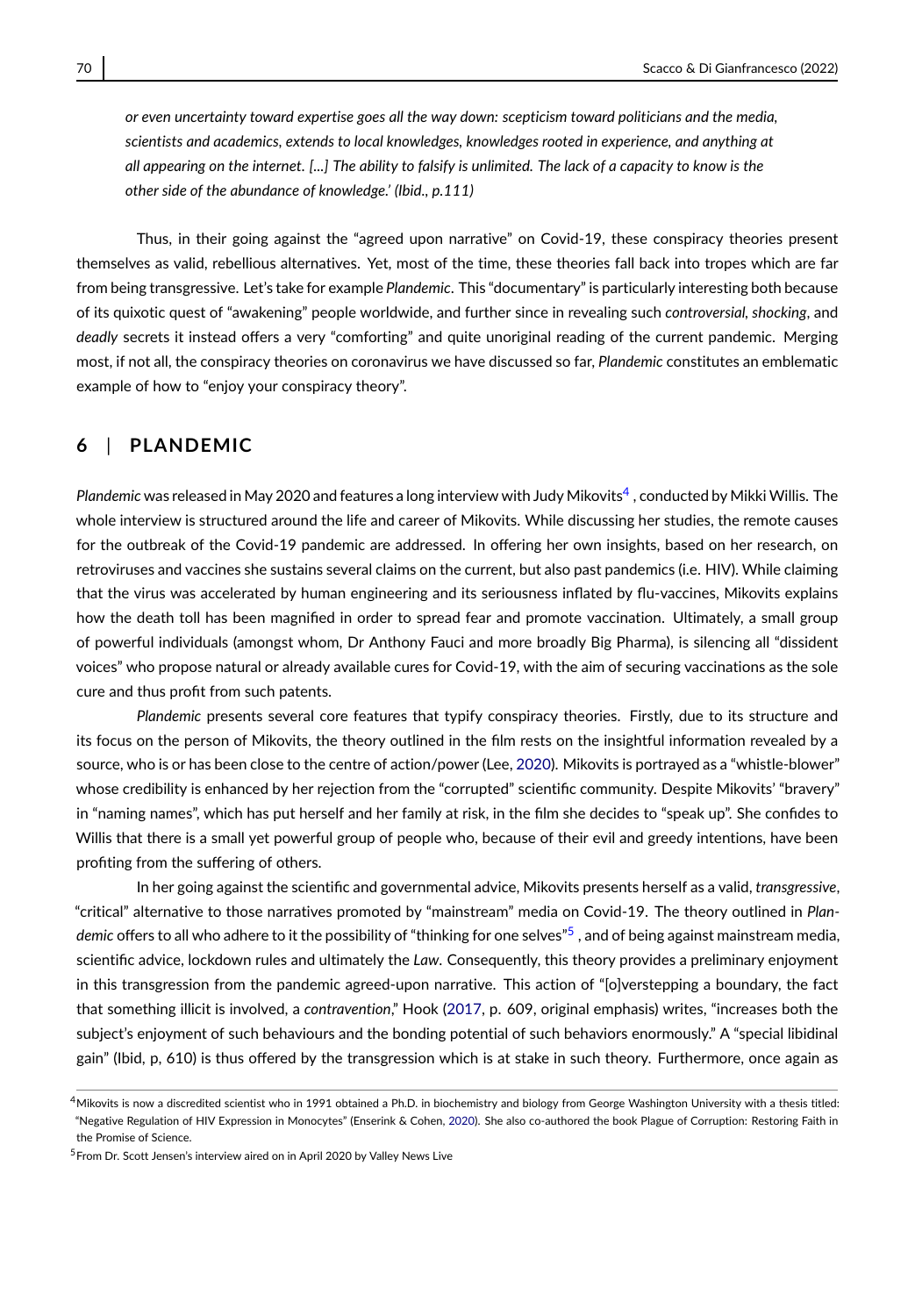Hooks writes, enjoyment "is most intensely experienced' either when "[i]t is seen to be in the possession of others, or when it is perceived as endangered, about to be snatched away." Consistently, the contravening of the Law incited by *Plandemic* is further fuelled by the shadow of anOther who has dishonestly stolen something from us. In Mikowitz's case it is "her good name, career, and personal life"; in the case of her listeners, it is the freedom of living one's life as before the p(l)*andemic*.

Mikowitz's theory manages to successfully unmask the evil others responsible for the loss of our freedom and the theft of our enjoyment. Consequently, the theory sets out for itself another goal – i.e., that of "awakening" the largest number of people. Towards the end of her interview, Mikowitz says (our emphasis):

*Hopefully this is the wakeup call of all America to realise that this makes no sense, and we win because we will take down the whole program with information like this. And for me this is the great news that the doctors are waking up and saying "wait a minute".*

Through the words of Mikowitz, the aim to successfully reach the sheepish majority is set as the conscious aim of the theory proposed in *Plandemic*. Nonetheless, as we already discussed, it is in failure that conspiracy theories thrive on. Unconsciously aspiring to fail, conspiracy theories constantly postpone success, simultaneously enabling to savour their conscious aim while enjoying a privileged condition of enlightenment. As we see in *Plandemic*, the promised awakening and cessation of all sufferings is projected in the future, as a battle that will be won. In virtue of the possibility of regaining a lost, phantasmatic enjoyment, the figure Mikowitz is reconfigured around what has been stolen from her. It is her loss of status within the scientific community that boosts Mikowitz's credibility and the potency of her statements, eventually elevating her to a unique, enlightened position. The listeners who are made complicit of such exclusive enlightenment, specularly acquire means to regain what has been stolen, not only from Mikowitz, but from all. Namely, the real Truth about the pandemic and the freedom we would consequently acquire by recognising such truth.

Furthermore, if the theory were to succeed in such conscious aim, it would become instead yet another "agreed upon narrative" and thus cease to provide that enjoyment that is obtained through its being transgressive. This latter point leads us to a final consideration that concerns the jouissance which typifies *Plandemic*, i.e., the illusory nature of its transgression. An instance of this is to be found in those discourses pertaining to patents and vaccinations. While raising important issues on the profiting from patent's royalties, the theory fails to address the systemic causes at the root of this problem. Instead of questioning the power relations that enable such profiting, *Plandemic* offers a way out by pointing the finger at singular entities who are seen to profit by the withholding of valid alternative cures ranging from 'hydroxychloroquine' to the 'sun'.

Presenting itself as incredibly revolutionary and transgressive, *Plandemic* fails to direct its revolutionary pulsion at the system, proposing instead to solely focus on the symptom such a system produces (McGowan & Engley, [2019\)](#page-12-20). In their alleged transgression, conspiracy theories like the plandemic, not only offer a more comfortable and enjoyable version of the current times but can further be considered consistent with the production of knowledge proper of communicative capitalism. Indeed, the explanation proposed in *Plandemic* joins the chorus of misinformation concerning the pandemic, incessantly (re)producing and reshuffling quite unoriginal conspiratorial tropes. It is within communicative capitalism, that the documentary shifts the focus from systemic causes to more tangible enemies, bypassing overarching issues such as climate change. If at the onset of the pandemic we saw an opportunity to radically restructure our lives and dismantle the capitalist production system in which we live in, plandemic and other conspiracy theories contribute to weaken such efforts. Presenting itself as a new and revolutionary take on the real evils of the world, the newly assembled bricolage of anxieties and fears proposed in *Plandemic*, effaces its repetitive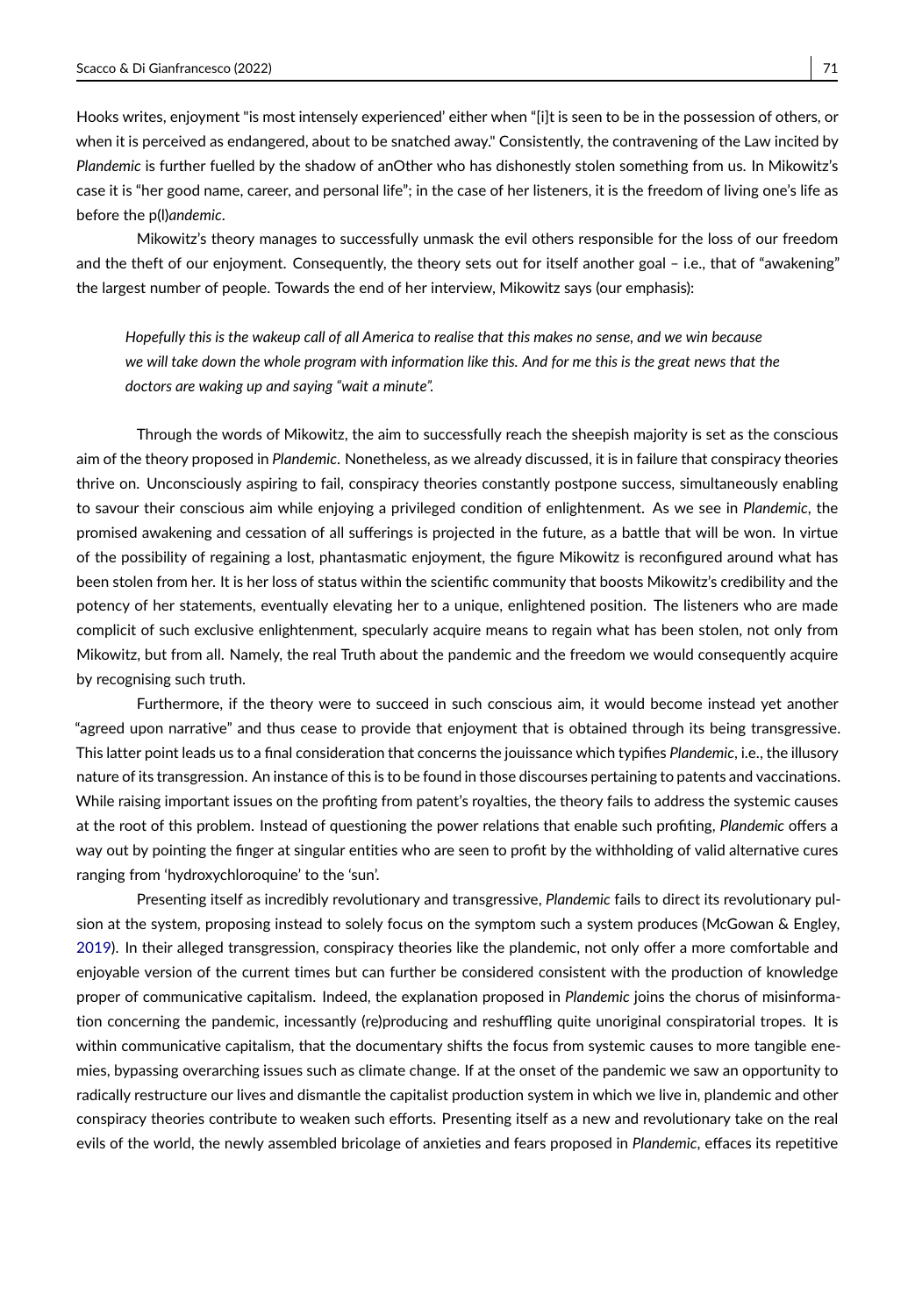and trite nature.

As Dean [\(2010\)](#page-11-17) writes, the politics of montage which typifies communicative capitalism "is a politics released from burdens of coherence and consistency. It needs neither theme nor message but can rely on questions and *repetitions*", (p.104, our emphasis) repetitions which we have seen fuel enjoyment. Of course, conspiracy theories are not the sole responsible for the undermining of such liberative programs of restructuring. Though, theories such as the plandemic stand as an example, because of their capacity to appeal and mobilize many through the logic of enjoyment outlined above.

# **7** | **CONCLUSION**

As we have discussed in the course of this article, the outbreak of the Covid-19 pandemic was characterized by a climate of unprecedented uncertainty which fostered the diffusion of conspiracy theories attempting to make sense of this new virus. Concurrently, we have been witnessing a continuous effort by psychologists to identify the causes of the spread of such theories. In the first section of our paper, we sought to reflect on the underlying assumptions of these studies, whose focus on individual differences alone disavows the relevance of the wider socio-political and historical context these theories move in. As we argued, mainstream psychological research reduces the phenomenon of coronavirus conspiracy theories either to a computational error or to undesirable personality traits. In doing so, these studies do not consider the social aspect of these theories which we instead sought to recentre in our analysis.

By engaging with the work of philosophers such as Jameson and Mason, we explored how current conspiracy theories on Covid-19 are better understood within a broader discussion of the postmodern subjects' difficulty in mapping their social reality. Consistently, conspiracy theories' failure to address systemic causes proves useful in highlighting anxieties and fears typifying current times. Stressing the epistemic value of failure, we argued how conspiracy theories, by reconfiguring failure into success, manage to circumvent the subject's impasse in representing reality. We argued at this stage that the Lacanian notion of jouissance can aid us in our understanding of the logic of this circumvention, its implications, and more specifically of its ability of coalescing and mobilizing communities.

Therefore, we offered a reading of the 2020 "documentary" *Plandemic* by focusing on the two different levels present in its narrative. On the one hand, we argued that *Plandemic* presents itself as a subversive and transgressive theory that consciously aims at unmasking those responsible for the current pandemic and thus "awaken" the largest number of people. On the other, we contend that the success it seeks and the transgression it performs are only apparent. Unconsciously striving to fail, *Plandemic* sets a goal that is unattainable, thus indefinitely deferring the moment in which it would gain the promised status of ultimate "Truth" shared by a large majority. In so doing, it secures perpetual enjoyment for its adherents, both elated by their enlightened status and thrilled by their transgression. This paradoxical short-circuit underlying the logic of the film secures its appeal and further its very own existence as a conspiracy theory. Most problematically, the ability of *Plandemic* to mobilize the enjoyment of those who believe in it produces a shift of concerns from the systemic causes of the pandemic to more symptomatic issues.

This final point leads us back to the main critique we made against current mainstream psychological research investigating Covid-19 conspiracy theories. Analogously to the conspiracy theories they investigate, these studies ascribe the causes of theories solely to the individual sphere. Thus, they overlook more comprehensive and complex accounts of popularity of the belief in Covid-19 related conspiracy theories. Turning to authors who have engaged with both philosophical and psychoanalytical readings of conspiracy theories, we sought to provide an analysis of the pandemic that focuses on the unconscious rather than the self-evident, logic, rational mind as conceived by cognitive and social psychologists. We therefore offered a philosophical/psychoanalytical reading of coronavirus conspiracy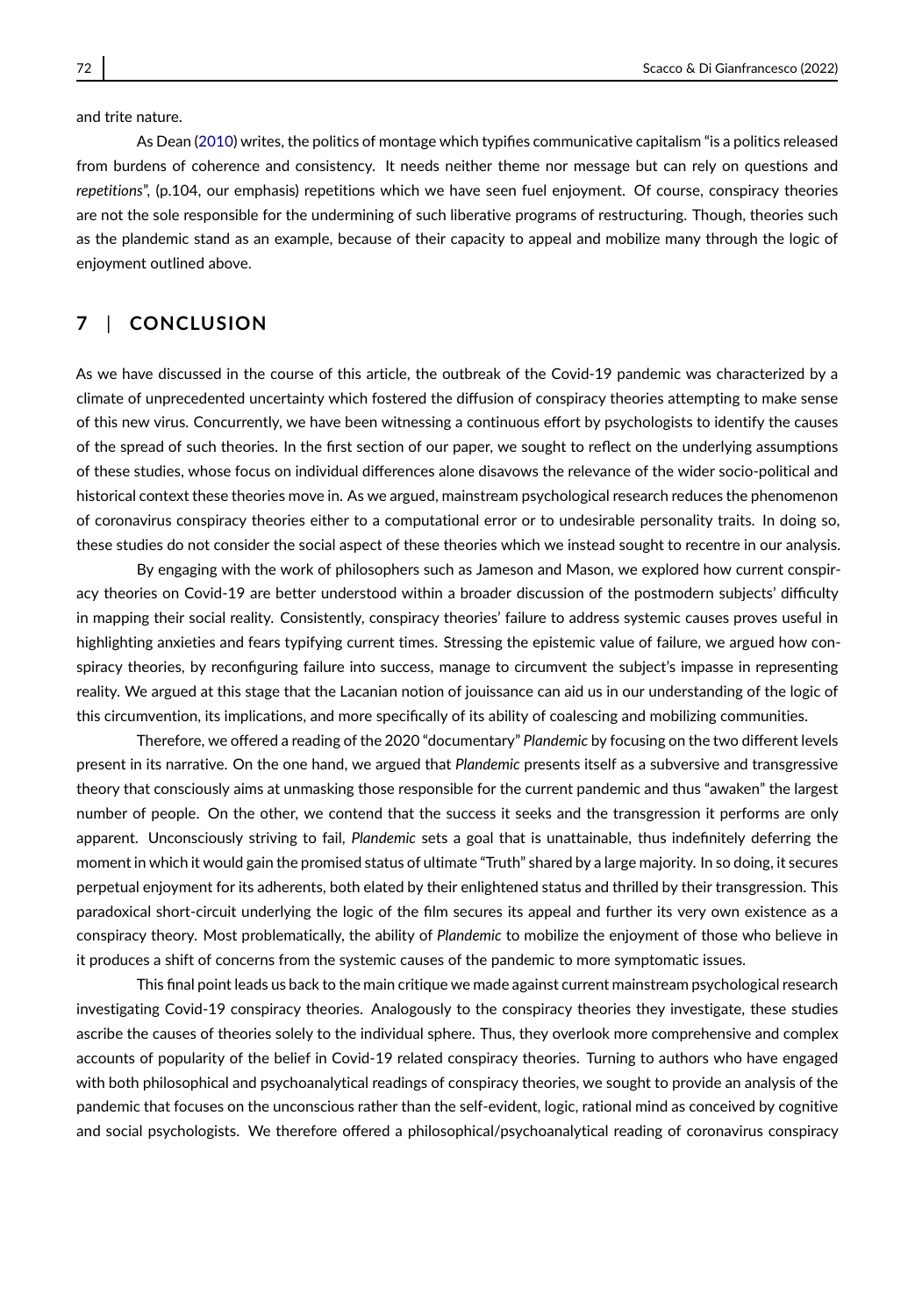theories that is in line with critical psychology's agenda to problematize traditional psychology's assumptions.

#### **references**

- <span id="page-11-14"></span>Adams, G., Estrada-Villalta, S., Sullivan, D. and Markus, H. R. (2019) The psychology of neoliberalism and the neoliberalism of psychology. *Journal of Social Issues*, **75**, 189–216.
- <span id="page-11-4"></span>Basham, L. (2017) Pathologizing open societies: A reply to the le monde social scientists. *Social Epistemology Review and Reply Collective*, **6**, 59–68.
- <span id="page-11-1"></span>BBC (2020) Coronavirus: Trump stands by china lab origin theory for virus. URL: [https://www.bbc.com/news/world-us](https://www.bbc.com/news/world-us-canada-52496098)canada-[52496098](https://www.bbc.com/news/world-us-canada-52496098).
- <span id="page-11-5"></span>Bertin, P., Nera, K. and Delouvée, S. (2020) Conspiracy beliefs, rejection of vaccination, and support for hydroxychloroquine: A conceptual replication-extension in the covid-19 pandemic context. *Frontiers in Psychology*, **11**.
- <span id="page-11-11"></span>Biddlestone, M., Green, R. and Douglas, K. (2020) Cultural orientation, powerlessness, belief in conspiracy theories, and intentions to reduce the spread of covid-19. *British Journal of Social Psychology*, **59**, 663–673.
- <span id="page-11-15"></span>Braunstein, N. (2003) Desire and jouissance in the teachings. In *The Cambridge Companion to Lacan* (ed. J. Rabate), 102–115. Cambridge University Press.
- <span id="page-11-8"></span>Brotherton, R., French, C. and Pickering, A. (2013) Measuring belief in conspiracy theories: The generic conspiracist beliefs scale. *Frontiers in Psychology*.
- <span id="page-11-7"></span>Bruder, M., Haffke, P., Neave, N., Nouripanah, N. and Imhoff, R. (2013) Measuring individual differences in generic beliefs in conspiracy theories across cultures: Conspiracy mentality questionnaire. *Frontiers in psychology*, **4**, 225.
- <span id="page-11-12"></span>Burge, T. (1986) Individualism and psychology. *The Philosophical Review*, **95**, 3–45.
- <span id="page-11-3"></span>Byford, C. (2011) *Conspiracy Theories: A Critical Introduction*. Palgrave McMillan.
- <span id="page-11-10"></span>Cai, H. and Gries, P. (2013) National narcissism: Internal dimensions and international correlates. *PsyCh Journal*, **2**, 122–132.
- <span id="page-11-17"></span>Dean, J. (2010) *Blog Theory: feedback and capture in the circuits of drive*. Cambridge Malden: Polity.
- <span id="page-11-18"></span>Enserink, M. and Cohen, J. (2020) Fact-checking judy mikovits, the controversial virologist attacking anthony fauci in a viral conspiracy video. *Science*, **8**.
- <span id="page-11-16"></span>Fink, B. (1997) *The Lacanian subject: Between language and jouissance*. Princeton University Press.
- <span id="page-11-9"></span>Furedi, F. (2006) Save us from the politics of behaviour. *Spiked*. URL: [https://www.spiked-online.com/](https://www.spiked-online.com/2006/09/11/save-us-from-the-politics-of-behaviour/)2006/09/11/save[us-from-the-politics-of-behaviour/](https://www.spiked-online.com/2006/09/11/save-us-from-the-politics-of-behaviour/).
- <span id="page-11-13"></span>Gjorgjioska, M. A. and Tomicic, A. (2019) The crisis in social psychology under neoliberalism: Reflections from social representations theory. *Journal of Social Issues*, **75**, 169–188.
- <span id="page-11-6"></span>Goertzel, T. (1994) Belief in conspiracy theories. *Political Psychology*, **15**, 731–742.
- <span id="page-11-0"></span>Goodman, J. and Carmichael, F. (2020) Coronavirus: 5g and microchip conspiracies around the world. *BBC News*. URL: [https://www.bbc.com/news/](https://www.bbc.com/news/53191523)53191523.
- <span id="page-11-2"></span>Goreis, A. and Voracek, M. (2019) A systematic review and meta-analysis of psychological research on conspiracy beliefs: Field characteristics, measurement instruments, and associations with personality traits. *Frontiers in Psychology*, **10**, 205.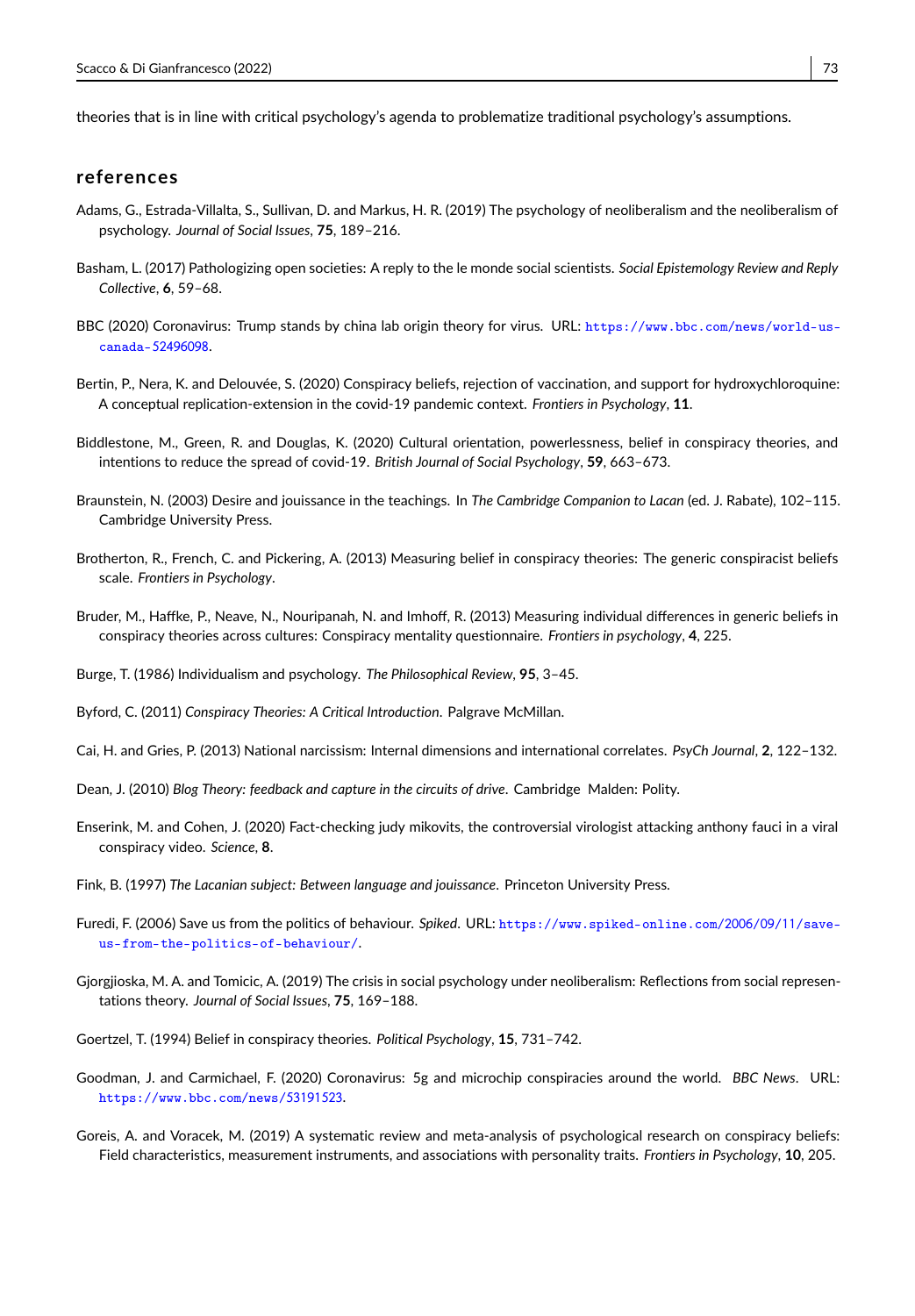- <span id="page-12-1"></span>Gorman, J. and Barnes, J. E. (2021) The c.d.c.'s ex-director offers no evidence in favoring speculation that the coronavirus originated in a lab. *The New York Times*. URL: https://www.nytimes.com/2021/03/26[/science/redfield-coronavirus](https://www.nytimes.com/2021/03/26/science/redfield-coronavirus-wuhan-lab.html)[wuhan-lab.html](https://www.nytimes.com/2021/03/26/science/redfield-coronavirus-wuhan-lab.html).
- <span id="page-12-6"></span>Hagen, K. (2018) Conspiracy theorists and monological belief systems. *Argumenta*, **3**, 303–326.
- <span id="page-12-5"></span>Halon, Y. (2020) Sen. Tom Cotton stands by startling theory on coronavirus origins: 'we need to be open to all possibilities'. *Fox News*. URL: <https://www.foxnews.com/media/sen-tom-cotton-coronavirus-origins>.
- <span id="page-12-4"></span>Hern, A. (2020) 5g conspiracy theories fuel attacks on telecoms workers. *The Guardian*. URL: [https://www.theguardian.](https://www.theguardian.com/business/2020/may/07/5g-conspiracy-theories-attacks-telecoms-covid) com/business/2020/may/07/5[g-conspiracy-theories-attacks-telecoms-covid](https://www.theguardian.com/business/2020/may/07/5g-conspiracy-theories-attacks-telecoms-covid).
- <span id="page-12-18"></span>Hook, D. (2017) What is "enjoyment as a political factor"? *Political Psychology*, **38**, 605–620.
- <span id="page-12-9"></span>Hook, D., Mkhize, N., Kiguwa, P., Collins, A., Burman, E. and Parker, I. (2004) *Critical Psychology*. Lansdowne, South Africa: UCT Press.
- <span id="page-12-8"></span>Hughes, S. and Machan, L. (2020) It's a conspiracy: Covid-19 conspiracies link to psychopathy, machiavellianism and collective narcissism. *Personality and Individual Differences*, **171**.
- <span id="page-12-3"></span>ISD (2020) Far-right exploitation of covid-19. *Institute for Strategic Dialogue*. URL: [https://www.isdglobal.org/wp](https://www.isdglobal.org/wp-content/uploads/2020/05/20200513-ISDG-Weekly-Briefing-3b.pdf)content/uploads/2020/05/20200513[-ISDG-Weekly-Briefing-](https://www.isdglobal.org/wp-content/uploads/2020/05/20200513-ISDG-Weekly-Briefing-3b.pdf)3b.pdf.
- <span id="page-12-10"></span>Jameson, F. (1988) Cognitive mapping. In *Marxism and the Interpretation of Culture* (eds. C. Nelson and L. Grossberg), 347–360. Urbana: University of Illinois Press.
- <span id="page-12-11"></span>— (1991) *Postmodernism, or, The cultural logic of late capitalism*. Durham: Duke University Press.
- <span id="page-12-13"></span>Lacan, J. (1977) *The Four Fundamental Concepts of Psychoanalysis*. London: Karnak.
- <span id="page-12-14"></span>— (1992) *The Ethics of Psychoanalysis: The Seminars of Jacques Lacan, Book VII*. London: Routledge.
- <span id="page-12-15"></span>— (2006) Position of the unconscious. In *Ecrits: The first complete edition in English* (eds. J. Lacan and B. Fink), 703–721. New York: W.W. Norton.
- <span id="page-12-19"></span>Lee, B. (2020) Radicalisation and conspiracy theories. In *Routledge Handbook of Conspiracy Theories* (eds. M. Butter and P. Knight), 344–356. Routledge.
- <span id="page-12-12"></span>Mason, F. (2008) A poor person's cognitive mapping. In *Conspiracy Nation: The Politics of Paranoia in Postwar America* (ed. P. Knight), 40–56. New York University Press.
- <span id="page-12-0"></span>Mason, P. (2020) Will coronavirus signal the end of capitalism? *Aljazeera*. URL: [https://www.aljazeera.com/opinions/](https://www.aljazeera.com/opinions/2020/4/3/will-coronavirus-signal-the-end-of-capitalism) 2020/4/3[/will-coronavirus-signal-the-end-of-capitalism](https://www.aljazeera.com/opinions/2020/4/3/will-coronavirus-signal-the-end-of-capitalism).
- <span id="page-12-17"></span>Mcgowan, T. (2013) *Enjoying What We Don't Have: The Political Project of Psychoanalysis*. Lincoln: University Of Nebraska Press.
- <span id="page-12-16"></span>McGowan, T. (2016) *Capitalism and Desire: The Psychic Costs of Free Markets*. New York: Columbia University Press.
- <span id="page-12-20"></span>McGowan, T. and Engley, R. (2019) Conspiracy theory. *[Audio podcast]*, **21**. URL: [https://podcasts.apple.com/gb/](https://podcasts.apple.com/gb/podcast/conspiracy-theories/id1299863834?i=1000432792375) [podcast/conspiracy-theories/id](https://podcasts.apple.com/gb/podcast/conspiracy-theories/id1299863834?i=1000432792375)1299863834?i=1000432792375.
- <span id="page-12-2"></span>McLaughlin, A. (2020) *Investigating the most convincing COVID-19 conspiracy theories*. King's College London. URL: [https:](https://www.kcl.ac.uk/investigating-the-most-convincing-covid-19-conspiracy-theories) [//www.kcl.ac.uk/investigating-the-most-convincing-covid-](https://www.kcl.ac.uk/investigating-the-most-convincing-covid-19-conspiracy-theories)19-conspiracy-theories.
- <span id="page-12-7"></span>Miller, J. M. (2020) Do covid-19 conspiracy theory beliefs form a monological belief system? *Canadian Journal of Political Science*, **53**, 319–326.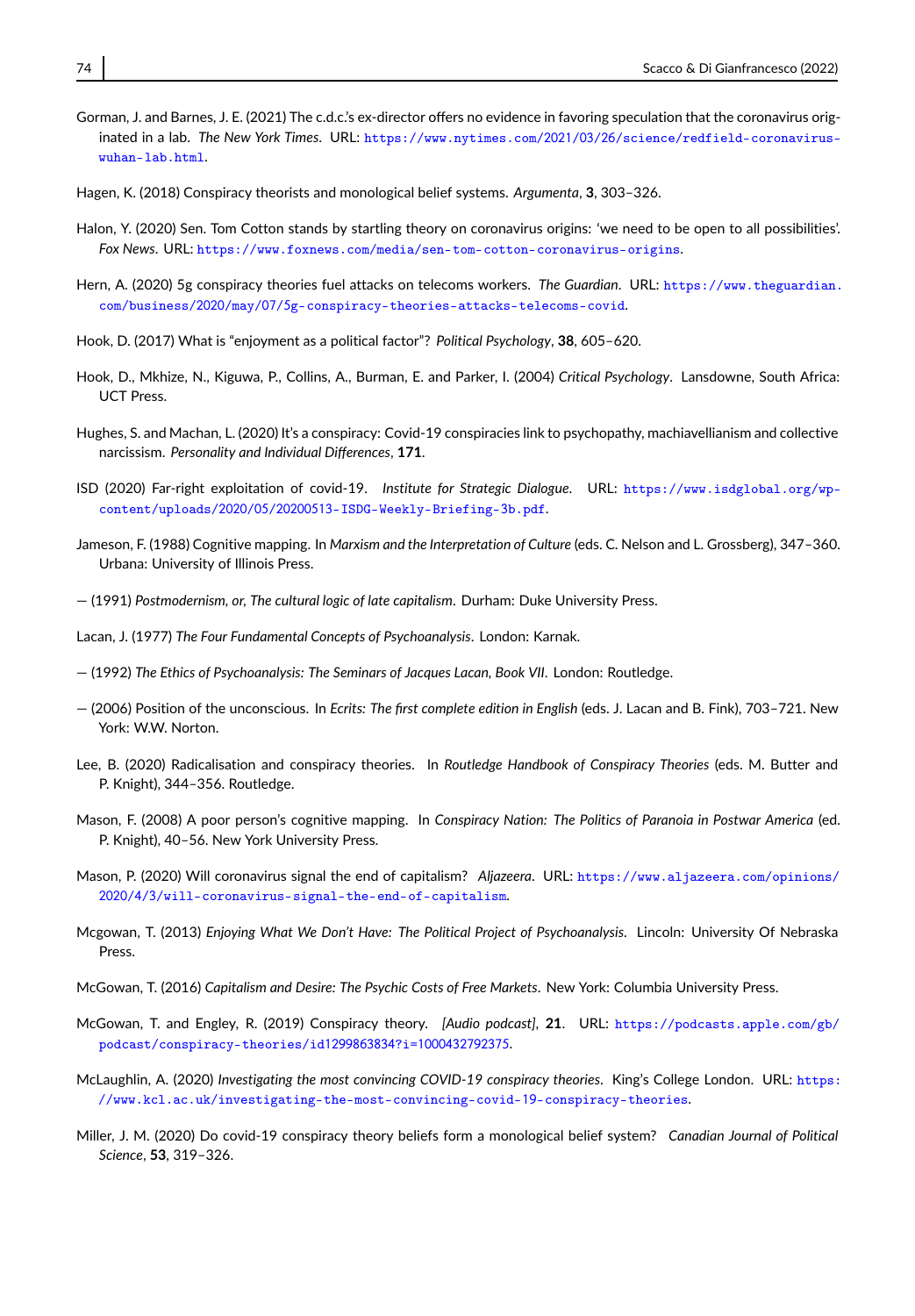- <span id="page-13-12"></span>Mills, C. (2015) Personality: Technology, commodity and pathology. In *Handbook of Critical psychology* (ed. I. Parker), 61–69. Routledge.
- <span id="page-13-10"></span>Moscovici, S. (1987) The conspiracy mentaility. In *Changing Conceptions of Conspiracy* (eds. C. Graumann and S. Moscovici). New York, NY: Springer.
- <span id="page-13-15"></span>Nafstad, H. E. and Blakar, R. M. (2012) Ideology and social psychology. *Social and Personality Psychology Compass*, **6**, 282–294.
- <span id="page-13-3"></span>Osserman, J. and Lê, A. (2020) Waiting for other people: a psychoanalytic interpretation of the time for action. *Wellcome Open Research*, **5**.
- <span id="page-13-14"></span>Pancer, S. M. (1997) Social psychology: The crisis continues. In *Critical Psychology: An Introduction* (eds. D. Fox and I. Prilleltensky), 150–165. Sage Publications.
- <span id="page-13-18"></span>Parker, I. (2007) Critical psychology: What it is and what it is not. *Social and Personality Psychology Compass*, **1**, 1–14.
- <span id="page-13-5"></span>Pavón-Cuéllar, D. (2020) Coronavirus as a symptom. *Lacan Salon*. URL: [https://www.lacansalon.com/listening-to](https://www.lacansalon.com/listening-to-covid-19/coronavirus-as-a-symptom)covid-19[/coronavirus-as-a-symptom](https://www.lacansalon.com/listening-to-covid-19/coronavirus-as-a-symptom).
- <span id="page-13-6"></span>Petersen, A. H. (2020) This doctor is suggesting covid-19 lockdowns are a conspiracy to take away your freedom. *BuzzFeed News*. URL: [https://www.buzzfeednews.com/article/annehelenpetersen/annie-bukacek-montana-coronavirus](https://www.buzzfeednews.com/article/annehelenpetersen/annie-bukacek-montana-coronavirus-covid-lockdown-protests)[covid-lockdown-protests](https://www.buzzfeednews.com/article/annehelenpetersen/annie-bukacek-montana-coronavirus-covid-lockdown-protests).
- <span id="page-13-17"></span>Pickren, W. E. (2018) Psychology in the social imaginary of neoliberalism: Critique and beyond. *Theory Psychology*, **28**, 575–580. URL: [https://doi.org/](https://doi.org/10.1177/0959354318799210)10.1177/0959354318799210.
- <span id="page-13-9"></span>Prichard, E. C. and Christman, S. D. (2020) Authoritarianism, conspiracy beliefs, gender and covid-19: Links between individual differences and concern about covid-19, mask wearing behaviors, and the tendency to blame china for the virus. *Frontiers in Psychology*, **11**.
- <span id="page-13-1"></span>Recalcati, M. (2020) Il nemico invisibile [the invisible enemy]. *La Repubblica.* URL: [https://www.massimorecalcati.it/](https://www.massimorecalcati.it/images/Il_nemico_invisibile_-_La_Repubblica_7marzo_2020.pdf) [images/Il\\_nemico\\_invisibile\\_-\\_La\\_Repubblica\\_](https://www.massimorecalcati.it/images/Il_nemico_invisibile_-_La_Repubblica_7marzo_2020.pdf)7marzo\_2020.pdf.
- <span id="page-13-0"></span>— (2021) Così il nemico invisibile ha cambiato le nostre paure [how the invisible enemy changed our fears]. *La Repubblica*. URL: [https://www.massimorecalcati.it/images/Massimo\\_Recalcati\\_-\\_](https://www.massimorecalcati.it/images/Massimo_Recalcati_-_21_febbraio_2021_-_La_Repubblica.pdf)21\_febbraio\_2021\_-\_La\_Repubblica.pdf.
- <span id="page-13-8"></span>Reuters (2021) The covid-19 pandemic was not orchestrated by pharmaceutical companies, investment groups and philanthropists. URL: [https://www.reuters.com/article/uk-factcheck-pharmaceuticals-philanthrop](https://www.reuters.com/article/uk-factcheck-pharmaceuticals-philanthrop-idUSKBN29Z0TM)[idUSKBN](https://www.reuters.com/article/uk-factcheck-pharmaceuticals-philanthrop-idUSKBN29Z0TM)29Z0TM.
- <span id="page-13-7"></span>Rincon, P. (2020) Coronavirus: Is there any evidence for lab release theory? *BBC News*. URL: [https://www.bbc.com/news/](https://www.bbc.com/news/science-environment-52318539) [science-environment-](https://www.bbc.com/news/science-environment-52318539)52318539.
- <span id="page-13-13"></span>Sloan, T. (1997) Theories of personality: Ideology and beyond. In *Critical Psychology: An Introduction* (eds. D. Fox and I. Prilleltensky), 87–103. Sage Publications.
- <span id="page-13-4"></span>Solnit, R. (2020) 'the impossible has already happened': what coronavirus can teach us about hope. *The Guardian*. URL: [https:](https://www.theguardian.com/world/2020/apr/07/what-coronavirus-can-teach-us-about-hope-rebecca-solnit) //www.theguardian.com/world/2020/apr/07[/what-coronavirus-can-teach-us-about-hope-rebecca-solnit](https://www.theguardian.com/world/2020/apr/07/what-coronavirus-can-teach-us-about-hope-rebecca-solnit).
- <span id="page-13-11"></span>Sternisko, A., Cichocka, A., Cislak, A. and Van Bavel, J. J. (2020) Collective narcissism predicts the belief and dissemination of conspiracy theories during the covid-19 pandemic. URL: [https://doi.org/](https://doi.org/10.31234/osf.io/4c6av)10.31234/osf.io/4c6av.
- <span id="page-13-16"></span>Sugarman, J. (2015) Neoliberalism and psychological ethics. *Journal of Theoretical and Philosophical Psychology*, **35**, 103–116. URL: [https://doi.org/](https://doi.org/10.1037/a0038960)10.1037/a0038960.
- <span id="page-13-2"></span>Svolos, T. (2020) Coronavirus and the hole in the big other. *Lacanian Review Online*. URL: [https://www.thelacanianreviews.](https://www.thelacanianreviews.com/coronavirus-and-the-hole-in-the-big-other/) [com/coronavirus-and-the-hole-in-the-big-other/](https://www.thelacanianreviews.com/coronavirus-and-the-hole-in-the-big-other/).